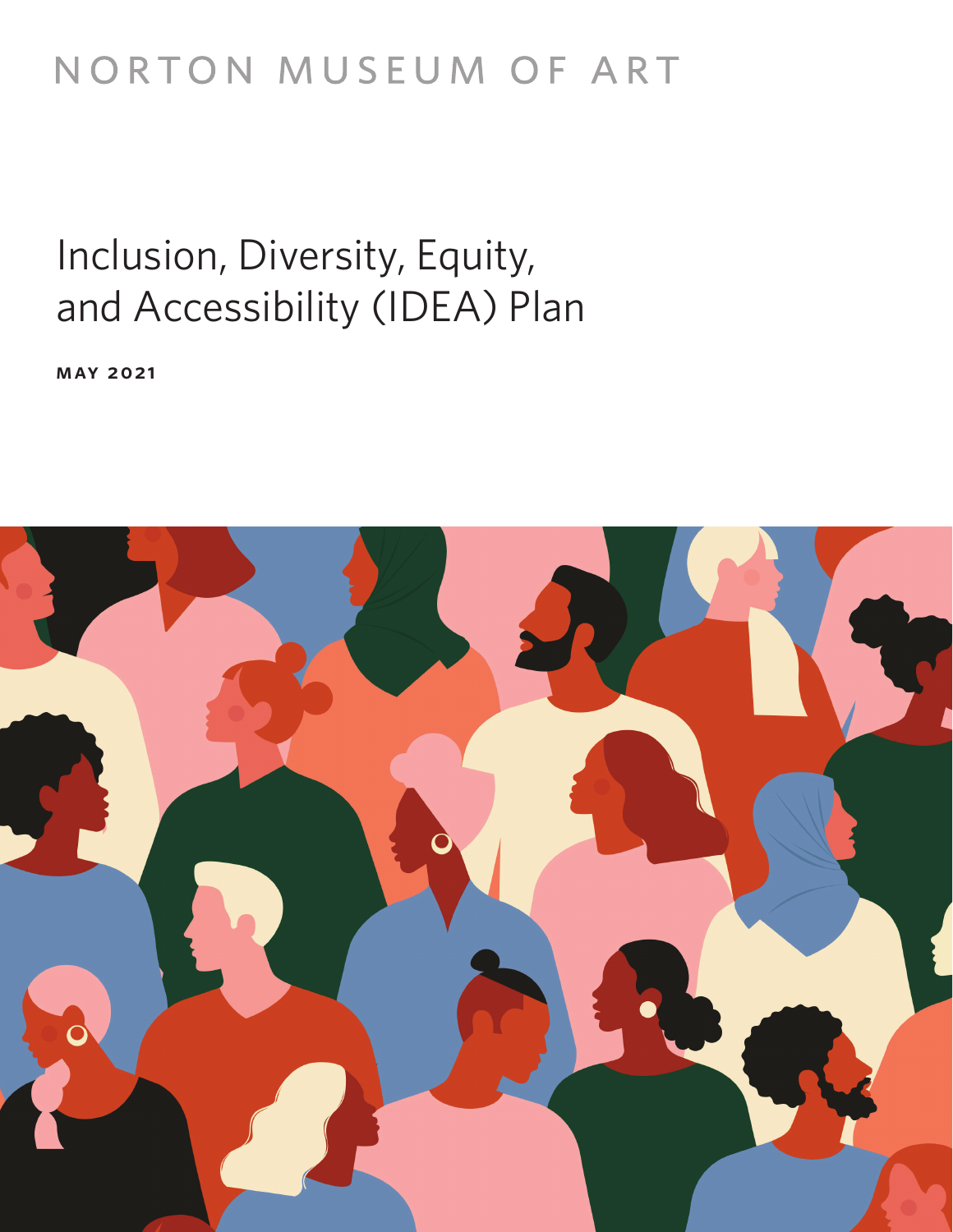## completed

- **1. Formed a Staff Diversity Committee (SDC)** to adopt IDEA Task Force recommendations from the Strategic Plan and to audit internal policies in conjunction with the Chief People and IDEA Officer (CPIDEAO) to ensure equity and the inclusion of diverse backgrounds and perspectives in Norton Museum initiatives. This committee helps shape policy, makes recommendations, and ensures accountability.
- **2. Raised the museum's minimum wage to \$15 an hour.**
- **3.** Distributed public statement to staff prior to larger public release and held staff forum to review the proposed Norton IDEA Plan shortly thereafter.

# ongoing

- **1. Report workforce diversity data** to the public and the staff on an annual basis.
	- a. Audit, track, and report progress on diversity initiatives.
- **2. Continue to expand the representation of BIPOC (Black, Indigenous, People of Color) artists** in the Norton's collection and exhibitions.
	- a. Cultivate relationships with BIPOC artists and potential donors of works by BIPOC artists.
	- b. Designate a significant portion of acquisitions funds for work made by BIPOC artists.
- **3. Expand programs for people with disabilities.**

#### IN PROCESS (internal deadline of August 1, 2021)

- **1. Develop a charter** to govern the Staff Diversity Committee.
- **2. Require BIPOC-led, extensive bias training for all employees, docents, volunteers, and members of the Board Diversity Committee.** This Diversity Professional will also evaluate the programmatic approach, successes, and shortcomings of the Norton's IDEA approach.
- **3. Work with the Board Diversity Committee and Director to release prioritized goals for both internal and external use:**

a. Release public statement from the museum acknowledging institutional shortcomings and communicate the Norton's plan for improvement.

b. Provide a link to an updated resource page on the Norton's website including educational information in support of organizations and resources that advance inclusion, diversity, equity, and access. The updates on the resource page will be reviewed and approved on an ongoing basis by the Staff Diversity Committee, Director, and Board Diversity Committee.

### SHORT-TERM GOALS (internal deadline of December 31, 2021)

#### **1. Enhance and supplement Human Resources protocols:**

a. Chief People and IDEA Officer (CPIDEAO) will review Employee Handbook, specifically Anti-Harassment/ Anti-Discrimination Policy section (pp. 5-7), to improve reporting and include measures for accountability and tracking for all parties. Updates to this section should also address contract or temporary employees such as Artists in Residence, interns, fellows, and guest curators as well as volunteers.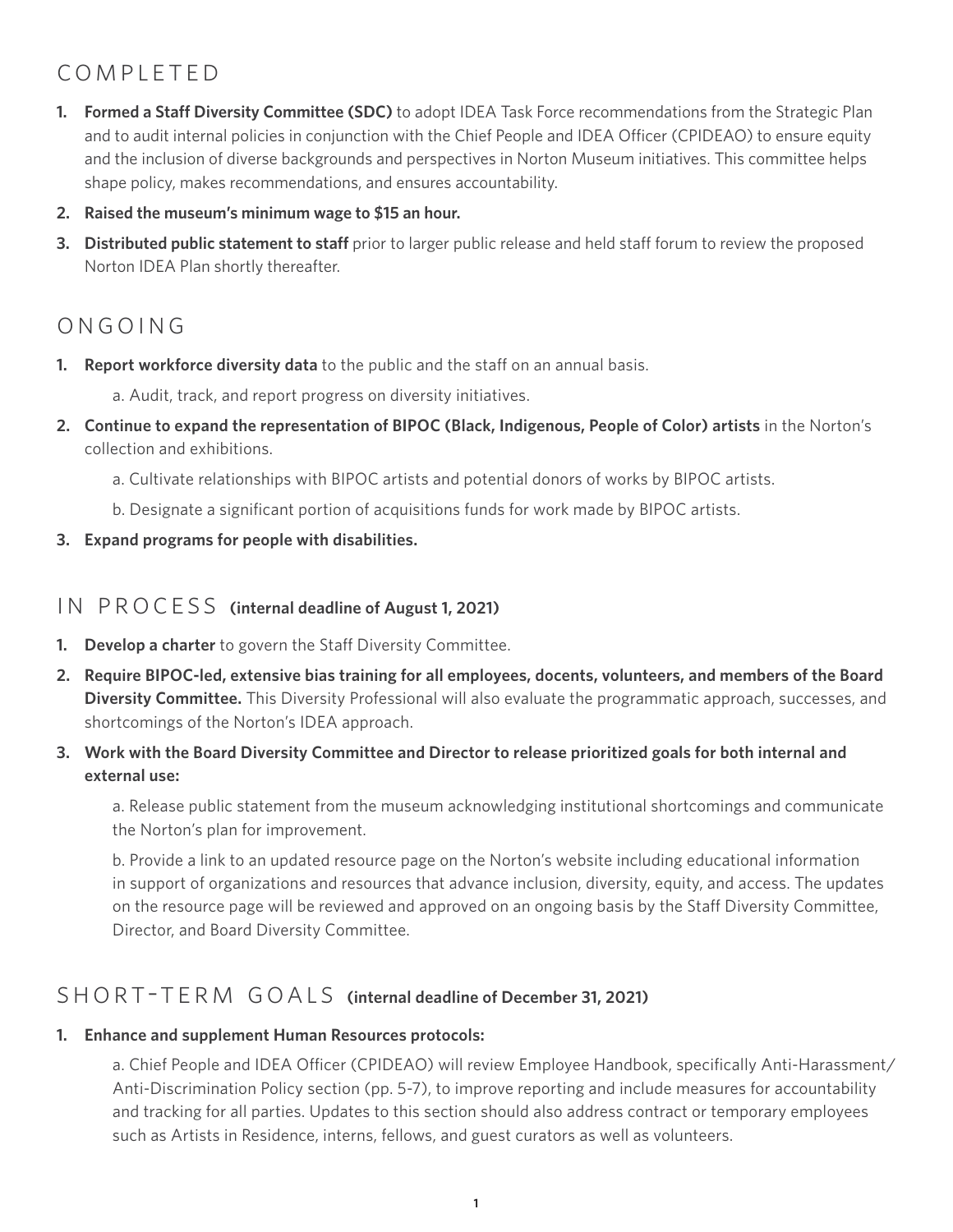b. SDC will finalize a Staff Grievance Protocol, in conjunction with CPIDEAO, as an alternative for staff members to report and document discrimination and misconduct. Situations involving sexual harassment should be directed to the HR department.

c. Director, CPIDEAO, Director of Visitor Experience and Head of Security will establish guest relation protocols:

i. Definition of appropriate guest conduct.

ii. Write the Norton credo for internal conduct and culture.

- iii. Provide de-escalation training for all staff.
- iv. Finalize incident report and creating procedure for submittal, review and response.

#### **2. Require BIPOC-led, extensive bias training for all Board Members.**

- **3. Improve the institution's hiring practices**, retention, wage equity and professional development for staff:
	- a. Review current demographic data and establish goals.

b. Develop a specific plan to improve BIPOC representation at all levels of staffing (including fellows and interns), especially Senior and Leadership positions, and on the Norton's Board of Directors.

c. Introduce a plan that prioritizes wage equity in the Norton's operating budget and ensures all Norton staff are being compensated in consideration of the most recent benchmarks from the American Alliance of Museums (AAM) or the Association of Art Museum Directors (AAMD). This plan should prioritize the lowest paid employees.

d. Initiate professional development and/or training for staff at all levels and consistently across departments with the goal of career advancement within the institution.

e. Create parameters for transparency regarding opportunities for professional mobility within the institution.

- **4. Augment the Audience Development Committee (ADC)** to ensure two members of the Staff Diversity Committee are active participants and contribute to the ADC in their capacity as SDC representatives. In this role, SDC members will provide input and perspective on the development of exhibitions, programs, and visitor experience. The ADC should review and consider the full Audience Development Task Force Report from the Strategic Plan and the Norton's IDEA Plan. In instances when the ADC requires additional perspective, the SDC will make a recommendation to call on community leaders or scholars to advise on specific issues that support the development of new narratives or interpretations and identify institutional biases.
- **5. Form ongoing, reciprocal, museum-wide partnerships with BIPOC and women-owned businesses and organizations.** The Norton will review the partnerships that already exist and sever relationships with organizations that do not reflect the institution's values.
- **6. Hire BIPOC guest curators** to create special exhibitions.
- **7. Hire a disability consultant** to audit the physical space.

### MID-TERM GOALS (internal deadline of January to July 2022)

- **1. Expand the docent program to allow a more diverse group to participate** and offer training opportunities for docent candidates to volunteer on evenings and weekends.
- **2. Host exhibitions in support of local adult artists that represent BIPOC communities** in the Chris and Bernard Marden Community Gallery.